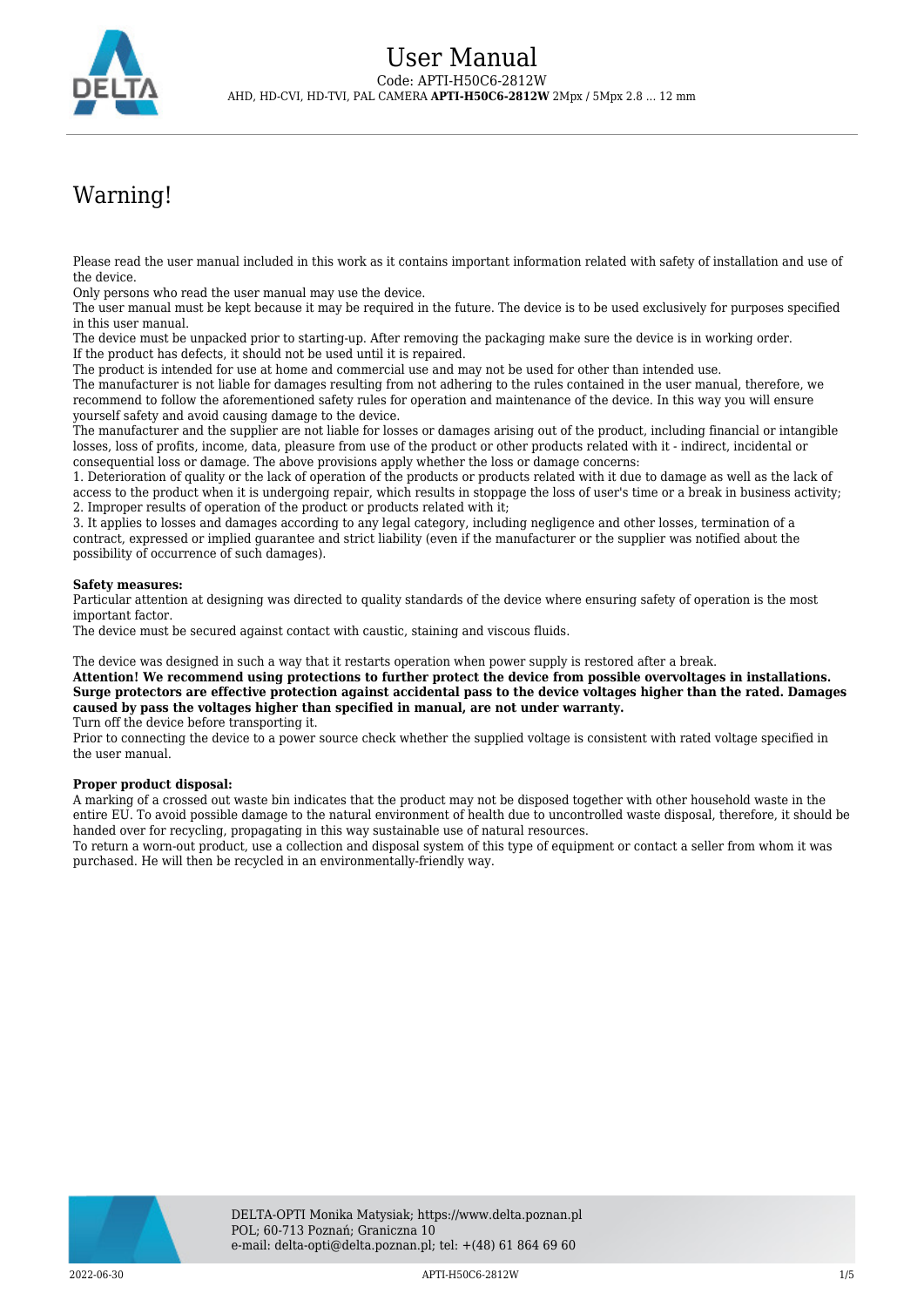

### User Manual Code: APTI-H50C6-2812W AHD, HD-CVI, HD-TVI, PAL CAMERA **APTI-H50C6-2812W** 2Mpx / 5Mpx 2.8 ... 12 mm

Megapixel camera with 1/2.7" CMOS sensor and AHD / HD-CVI / HD-TVI / PAL.

The AHD / HD-CVI / HD-TVI interface allows to transmission of analog video signal via coaxial cable in max. 8 Mpx (4K) resolution. During transmission there are no delays and is maintained the original, high quality image.

Setting the camera in PAL mode allows to obtain an image in 960H resolution. The appropriate signal format selection is done by tilting and holding the joystick for 5 s without entering to the OSD menu. Changing the signal to the NTSC in the camera causes loss of image in connected AHD/HD-CVI/HD-TVI recorder.

The range of IR illumination according to the manufacturer data, depends on outer conditions (visibility - air transparency, environment, wall colors ie. scene reflectance). Camera is according to IP66 Index of Protection norm.

**Attention!** The camera is factory set to the resolution 2 Mpx (1080p).



| Standard:                        | AHD, HD-CVI, HD-TVI, CVBS                                                                                                                                                                                                               |
|----------------------------------|-----------------------------------------------------------------------------------------------------------------------------------------------------------------------------------------------------------------------------------------|
| Sensor:                          | 1/2.7 " Progressive Scan CMOS                                                                                                                                                                                                           |
| Matrix size:                     | 5 Mpx                                                                                                                                                                                                                                   |
| Resolution:                      | 2592 x 1944 - 5 Mpx @ AHD / HD-TVI @ 20 fps, 12.5 fps,<br>2560 x 1440 - 4 Mpx @ AHD / HD-CVI / HD-TVI @ 25 fps, 30 fps,<br>1920 x 1080 - 1080p @ AHD / HD-CVI / HD-TVI,<br>960 x 576 - 960H @ PAL                                       |
| Range of IR illumination:        | 60 m                                                                                                                                                                                                                                    |
| IR illuminator power adjustment: | Automatic                                                                                                                                                                                                                               |
| Lens:                            | $2.8$ 12 mm                                                                                                                                                                                                                             |
| View angle:                      | • 95 °  30 ° (manufacturer data)<br>$\cdot$ 104 °  32 ° (our tests result)                                                                                                                                                              |
| S/N ratio:                       | $> 50$ dB                                                                                                                                                                                                                               |
| Video output:                    | 1 Vpp 75 Ω, AHD / HD-CVI / HD-TVI / CVBS - Via OSD, selectable by switch                                                                                                                                                                |
| Main features:                   | • D-WDR - Wide Dynamic Range<br>• DNR - Digital Noise Reduction<br>• ICR - Movable InfraRed filter<br>• AGC - Automatic Gain Control<br>• Auto White Balance<br>• Day/Night mode - configurable<br>• Sharpness - sharper image outlines |
| OSD menu:                        | ✓                                                                                                                                                                                                                                       |
| Power supply:                    | 12 V DC / 500 mA                                                                                                                                                                                                                        |
| Power consumption:               | $\leq 6$ W                                                                                                                                                                                                                              |



DELTA-OPTI Monika Matysiak; https://www.delta.poznan.pl POL; 60-713 Poznań; Graniczna 10 e-mail: delta-opti@delta.poznan.pl; tel: +(48) 61 864 69 60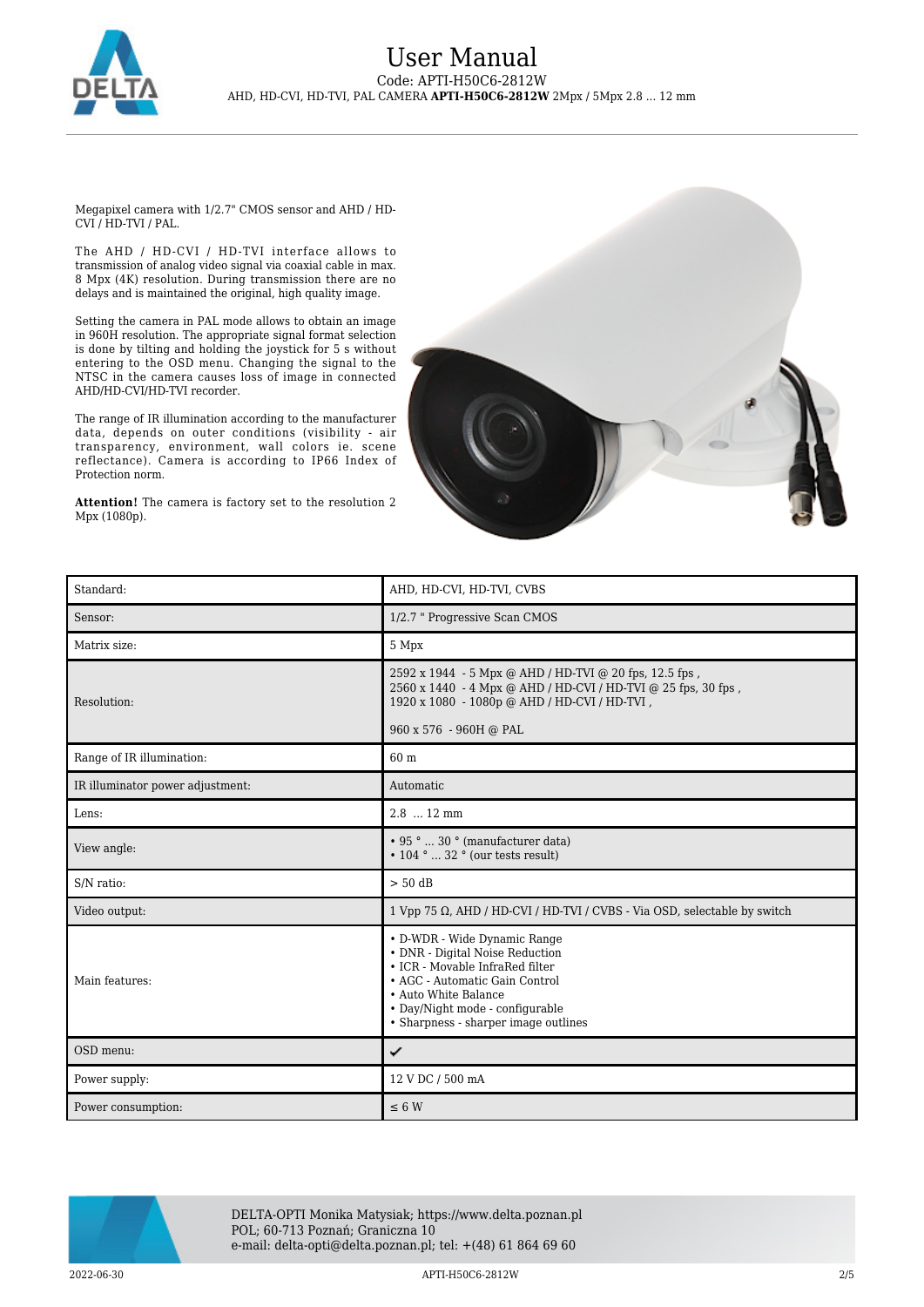

## User Manual Code: APTI-H50C6-2812W AHD, HD-CVI, HD-TVI, PAL CAMERA **APTI-H50C6-2812W** 2Mpx / 5Mpx 2.8 ... 12 mm

| Housing:               | Compact - Metal   |
|------------------------|-------------------|
| Color:                 | White             |
| "Index of Protection": | IP <sub>66</sub>  |
| Operation temp:        | $-20 °C  60 °C$   |
| Weight:                | 1.26 kg           |
| Dimensions:            | 300 x 102 x 91 mm |
| Supported languages:   | English           |
| Manufacturer / Brand:  | <b>APTI</b>       |
| Guarantee:             | 2 years           |

Front view:



Side view:



Bottom view:



DELTA-OPTI Monika Matysiak; https://www.delta.poznan.pl POL; 60-713 Poznań; Graniczna 10 e-mail: delta-opti@delta.poznan.pl; tel: +(48) 61 864 69 60

2022-06-30 APTI-H50C6-2812W 3/5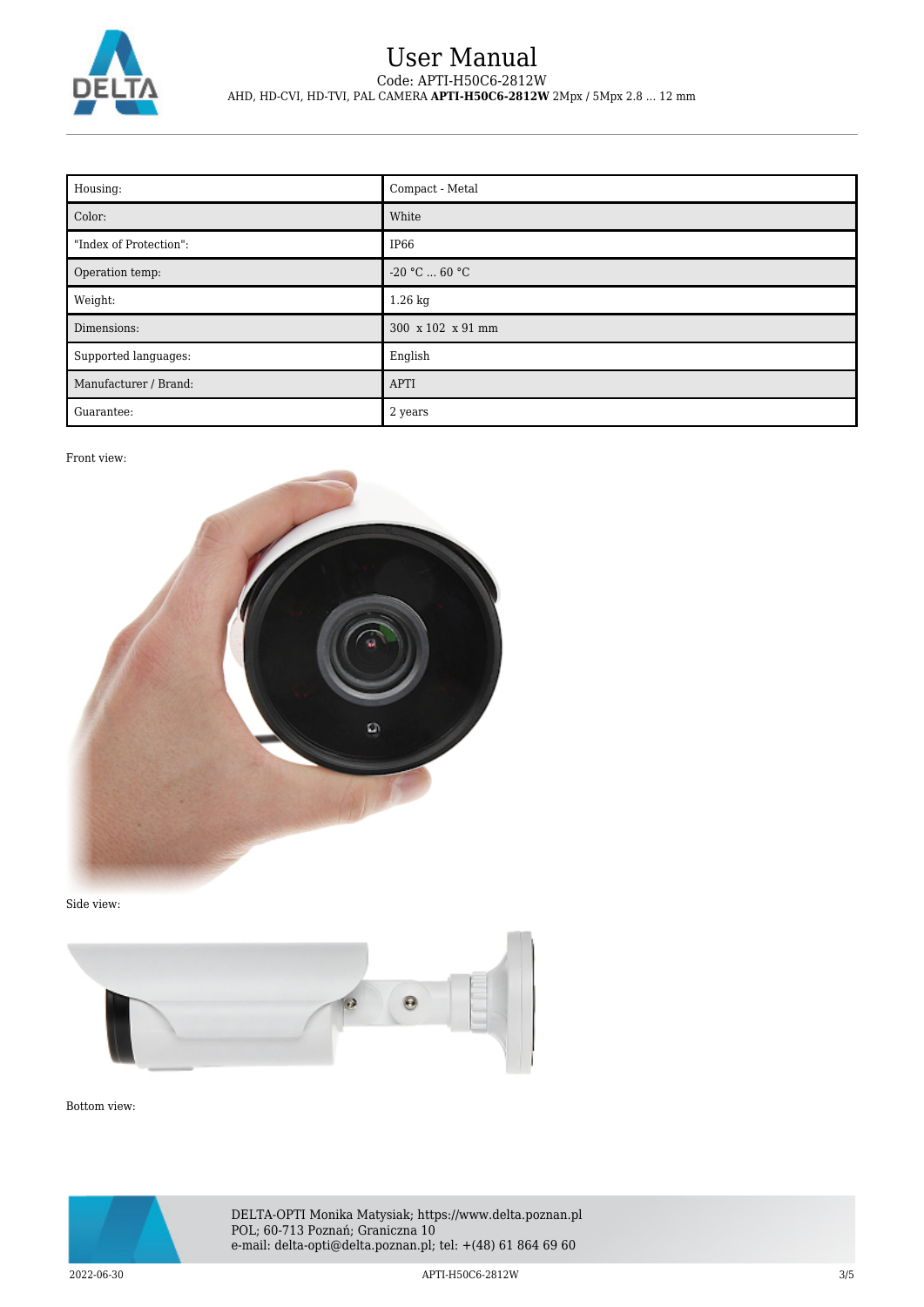



Mounting side view:



The appropriate signal format selection is done by tilting and holding the joystick for 5 s without entering to the OSD menu. Changing the signal to the NTSC in the camera causes loss of image in connected AHD recorder:



DELTA-OPTI Monika Matysiak; https://www.delta.poznan.pl POL; 60-713 Poznań; Graniczna 10 e-mail: delta-opti@delta.poznan.pl; tel: +(48) 61 864 69 60

2022-06-30 APTI-H50C6-2812W 4/5